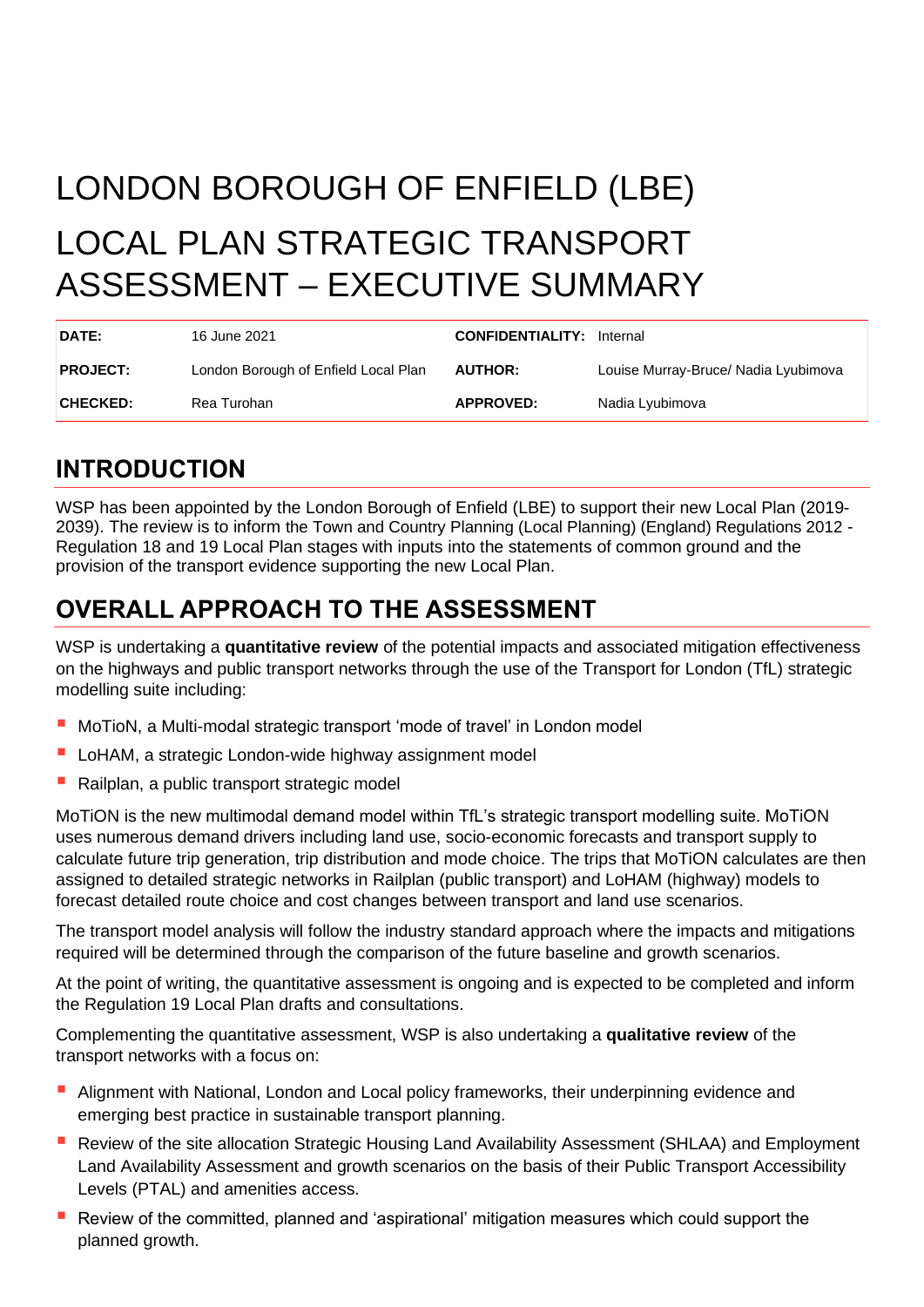The qualitative review is focused on compliance with the policy and best practice and is focusing more directly on active modes and opportunities to encourage 15-minutes' neighbourhoods and Active Travel Zones, thus complementing the quantitative, network capacity based, analysis.

This qualitative review is intended to provide LBE with an initial assessment of the likely potential impacts on the transport network as a result of the proposed growth options, thus assisting LBE in the understanding of the opportunities and constraints associated with the Baseline, Medium and High growth scenario.

The overall approach to the assessment study methodology is graphically shown in the flow chart in [Figure](#page-2-0)  [1](#page-2-0) following on.

#### **QUANTITATIVE REVIEW**

The transport model analysis will include the industry standard approach steps to:

- Establish the 'fitness for purpose' of the models through review of the baseline scenario and discussion with TfL and the local highway authority
- Build the 'future year' baseline
- Assess potential new Local Plan cumulative growth scenario which includes options for a
	- Baseline growth scenario
	- Medium growth scenario
	- High growth scenario

The sequential process is graphically shown in [Figure 1.](#page-2-0)

At the strategic level TfL's models have been developed and validated to a high standard. However, individual areas of a strategic model may perform better than others and therefore the model audit is undertaken for the study area. Stage 1 "'Fitness for Purpose' - Model Audit" has now been completed and resulted in the production of the following technical reports, which are published along this document:

- "Enfield Local Plan Highway and Public Transport Model Study Areas", March 2021
- "LoHAM Base Model Audit", June 2021
- "Railplan Base Model Audit", June 2021

Both LoHAM and Railplan model audits have concluded that the existing 2016 base year models are deemed to be sufficiently detailed and validated for the 'Regulation 18' first stage of assessment. Any model deficiencies identified at Stage 1 will be addressed at Stage 2 ('Model refinement and validation').

Stage 2 is expected to be completed in advance of Regulation 19 stage to ensure a robust set of base year models is available to undertake an assessment of Enfield growth scenarios, which is dealt with in Stages 3 to  $5<sub>1</sub>$ 

The impacts and mitigation required will be determined through the comparison of the future growth scenarios with the future baseline scenario. Stage 3 deals with the development of the future baseline scenario and a technical note outlining the forecast assumptions associated with modelling of the Future Baseline scenario (i.e. without LBE local plan growth) using MoTiON has been produced and is published along other evidence base ("Technical Note 1 - Future Baseline Assumptions", June 2021).

Enfield Future Baseline scenario is being developed from TfL's off the shelf 2041 Reference Case scenario. TfL's Reference Case assumes a substantial level of housing and jobs is delivered between 2016 and 2041. This growth needs to be removed within the borough to create Enfield specific Future Baseline scenario. However, it has been agreed with LBE that an appropriate level of growth should be retained to account for development that has been completed since 2016. Enfield Future Baseline will also include planned and committed strategic highway and public transport schemes.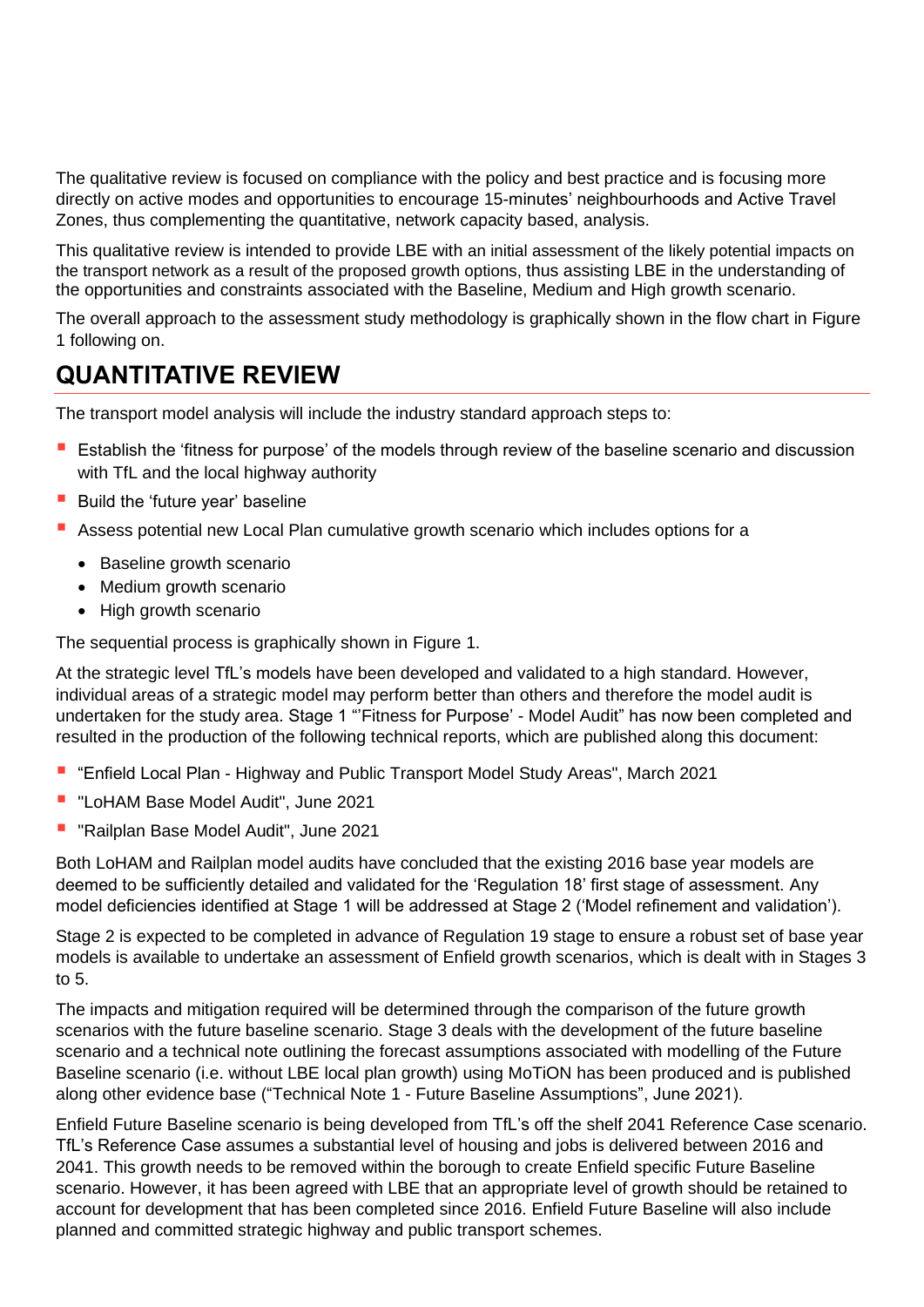

<span id="page-2-0"></span>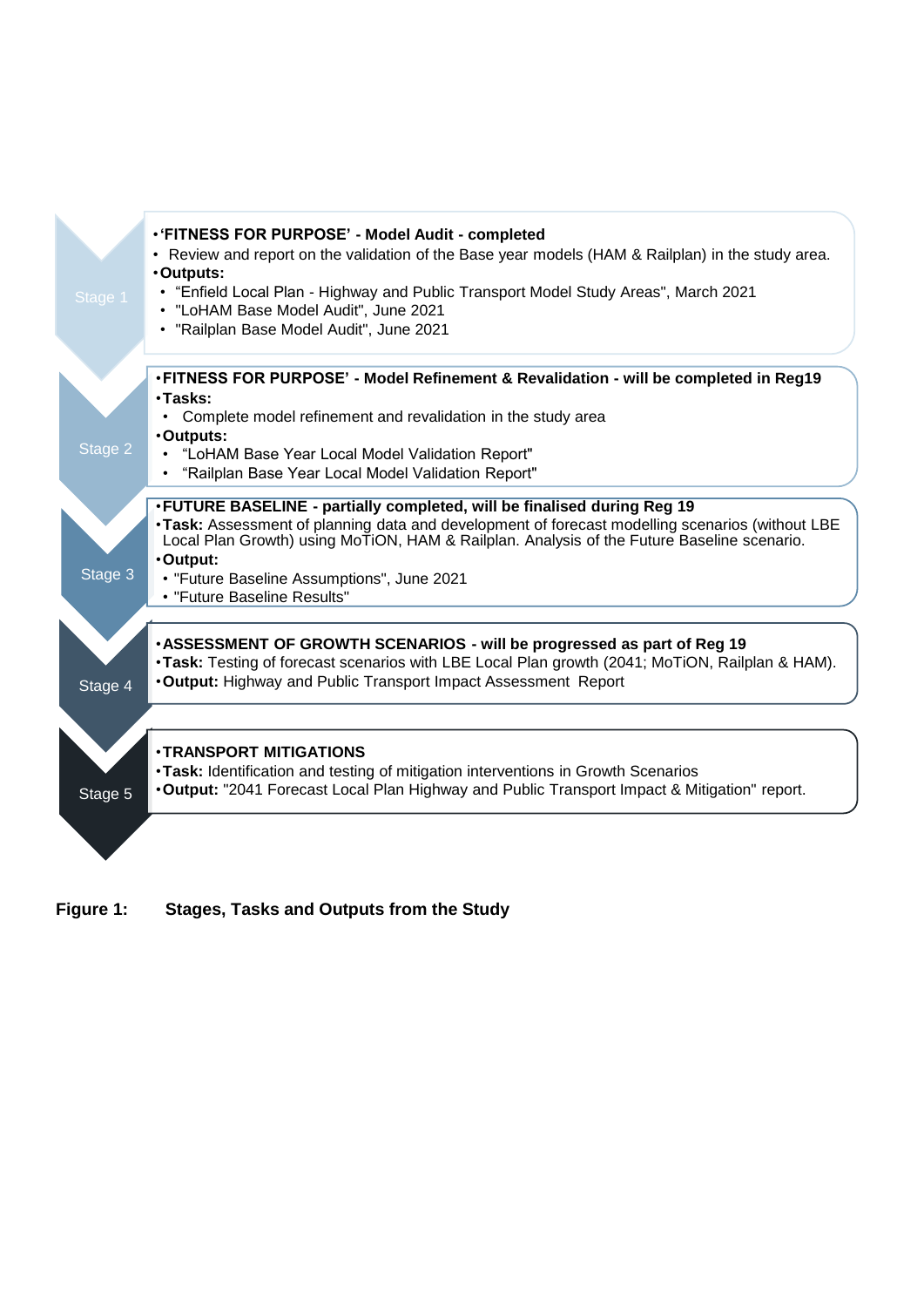## **QUALITATIVE REVIEW**

This section of the analysis is presented in the Baseline and Future Baseline transport review reports. The aim of the qualitative review is to complement the quantitative assessment with a focus on the alignment with National, London and Local policy frameworks, their underpinning evidence and emerging best practice in sustainable transport planning such as TfL's Healthy Streets initiative.

The qualitative review includes the following:

- **Policy and sustainability principles review**
- **Policy framework review**
- Best practice and emerging trend review
- **Baseline network opportunities and constraints review**
- Committed, planned and aspirational mitigation measures presented
- Growth typologies options reviewed

The Baseline report acknowledges the existing transport networks in Enfield to establish which infrastructure is available in the immediate/ short term and whether constraints exist in the form of missing links/ severance, etc. And initial assessment to determine whether the existing highway and public transport networks are subject to delays, congestion and overcrowding was also carried out. The assessment was undertaken using the baseline outputs from the available TfL Highway and Public Transport model. In conjunction with these outputs previous studies that were undertaken in the borough were reviewed and these include:

- Mayor's Transport Strategy (MTS) supporting evidence
- London Plan Evidence Base
- Updated Upper Lee Valley Opportunity Area Planning Framework transport study
- Meridian Water planning applications
- Northern Gateway Access Package (NGAP)
- North London Sub regional Plan
- Anglia Route Study
- **E** LBE Infrastructure Delivery Plan
- **LBE Transport Plan (Local Implementation Plan)**

Following from the Policy framework and topic studies review a closer review was undertaken of the proposed growth typologies. This review is based on the likely requirements of the proposed growth typologies in terms of access and travel patterns and the potential to accommodate sustainable travel to/from the growth locations in line with Policy and best practice. Sustainable travel opportunities are identified at this stage as access to public transport (PTAL scores as per TfL methodology) and proximity to essential services and amenities such as education, healthcare and leisure destination within walking/cycling distance.

The future baseline review reports the likely impact of the proposed growth scenarios with a focus on the following growth typologies:

- $\blacksquare$  Urban infill
- Densification of local hubs
- **Strategic Industrial Land**